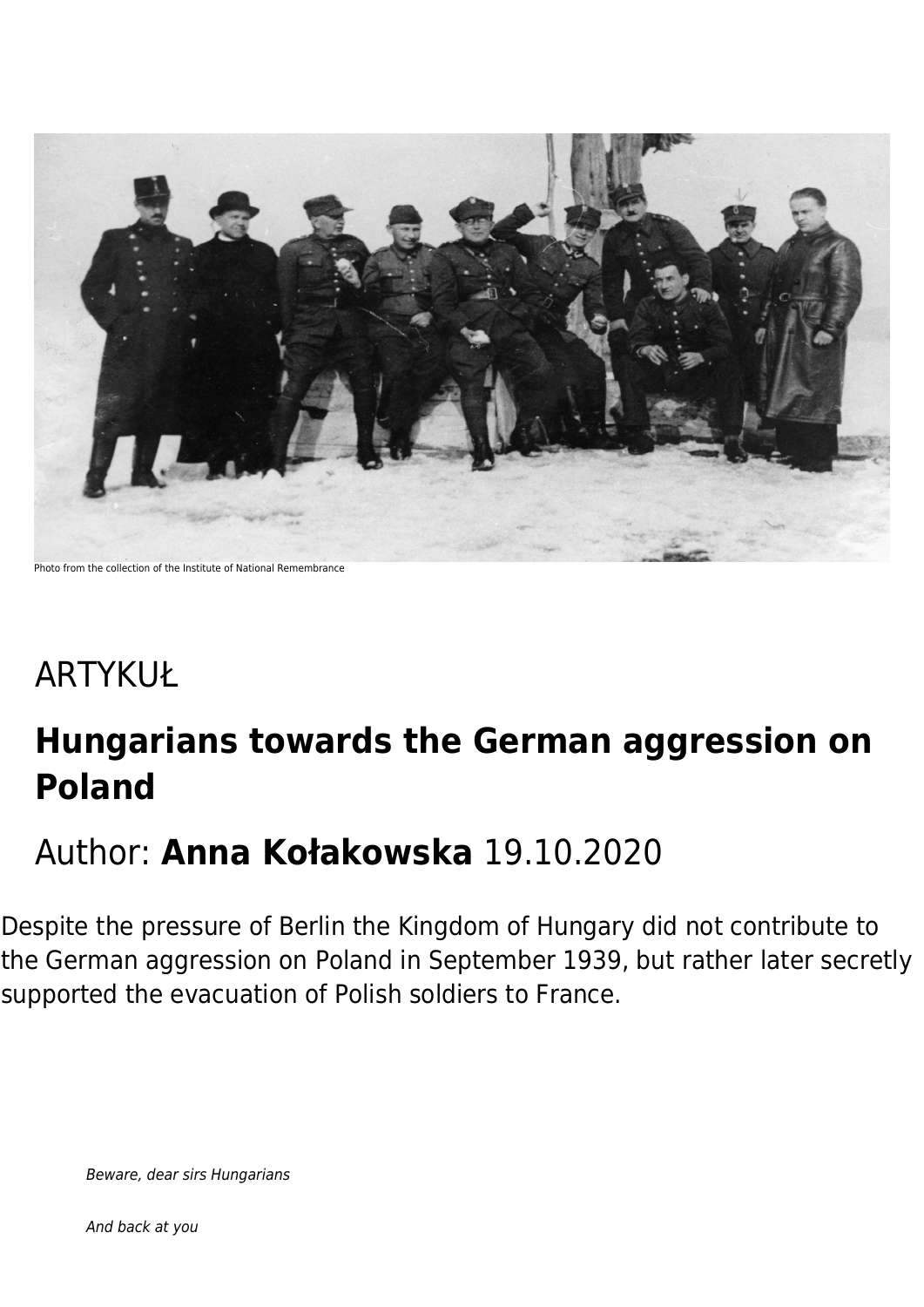Dear sirs Poles, of any impairment, Any violation Of the alliance found upon the blessings Of the holy patrons of both kingdoms, And respected for eternity: beware, so you would not Bring upon them the wrath of God And His anointed saints, and tragedy upon Your countrymen. For It is not befitting for a neighbour to fight his neighbour. Indeed, both sides should In sincerity and faith seek to help one another, And stand united to meet both good fortune And enemy side by side.

The quoted text of an unknown author from the  $14<sup>th</sup>$  century includes an idea which has been realised by both nations – Polish and Hungarian – during their thousand-year-old history with mutual profit. Moreover, the conviction of mutual friendship was so strong that it also found its way to folk culture. Already in the inter-war period a legend circulated among the Polish and Hungarian highlanders that the border between the two countries was set by saint Wojciech and saint Stefan at the waters of the Beskid mountains, which could not be broken under the threat of God's punishment, and anyone who would damage the good neighbourly relations and the eternal peace would be damned in the afterlife.

During the inter-war period Poland never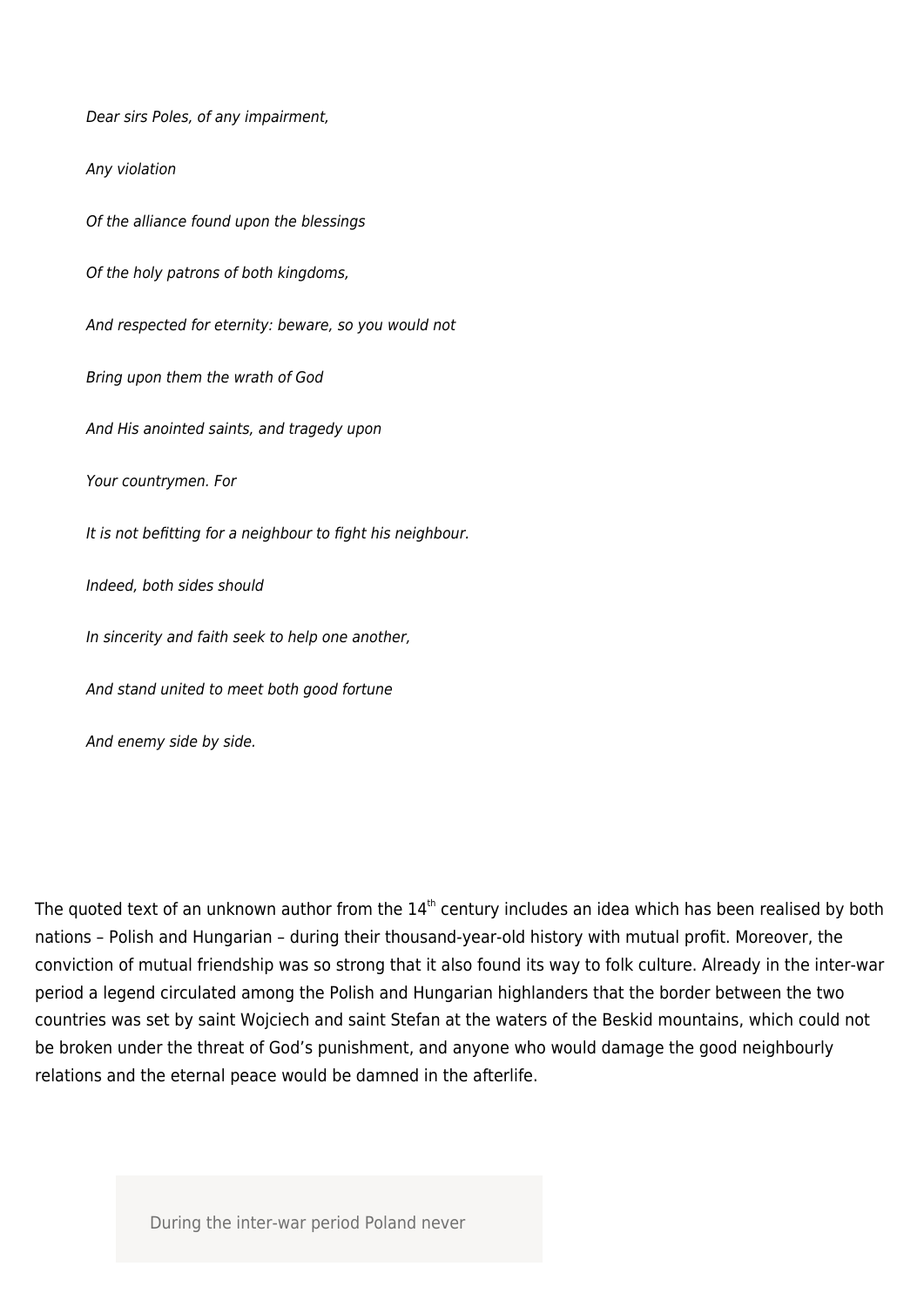stood against its brothers: it did not sign the Trianon Treaty from 1920, which was unfavourable for Hungary, and it did not join the anti-Hungarian Small Entente, founded by Romania, Yugoslavia and Czechoslovakia. Meanwhile, Hungary supported Poland in 1920 with deliveries of weapons and ammunitions for its war against the Bolsheviks.

#### **"We shall never turn our weapons against Poland!"**

As a result of the peace treaties after the First World War Hungary lost two thirds of its territory and more than 3 million Hungarians were forced to live outside the borders of their country. The hurt state tipped towards the German Reich, hoping to revise the borders, reclaim its historical lands and its strong position in the European world. The gratification for its alliance with Adolf Hitler was the including of southern Slovakia and southern Carpathian Ruthenia, where Hungarians were the majority of the population, to the Hungarian Kingdom in November 1938. In March 1939, with the permission of Germany which was annexing Czechoslovakia, Hungary invaded the remaining territories of Carpathian Ruthenia. As a result of these actions, the Polish-Hungarian border was established, which was very similar to the historical border between the two states. Even though Poland and Hungary were in opposite alliances, the relations between the two countries remained friendly. During the inter-war period Poland never stood against its brothers: it did not sign the Trianon Treaty from 1920, which was unfavourable for Hungary, and it did not join the anti-Hungarian Small Entente, founded by Romania, Yugoslavia and Czechoslovakia. Meanwhile, Hungary supported Poland in 1920 with deliveries of weapons and ammunitions for its war against the Bolsheviks.



**Visit of the Hungarian regent**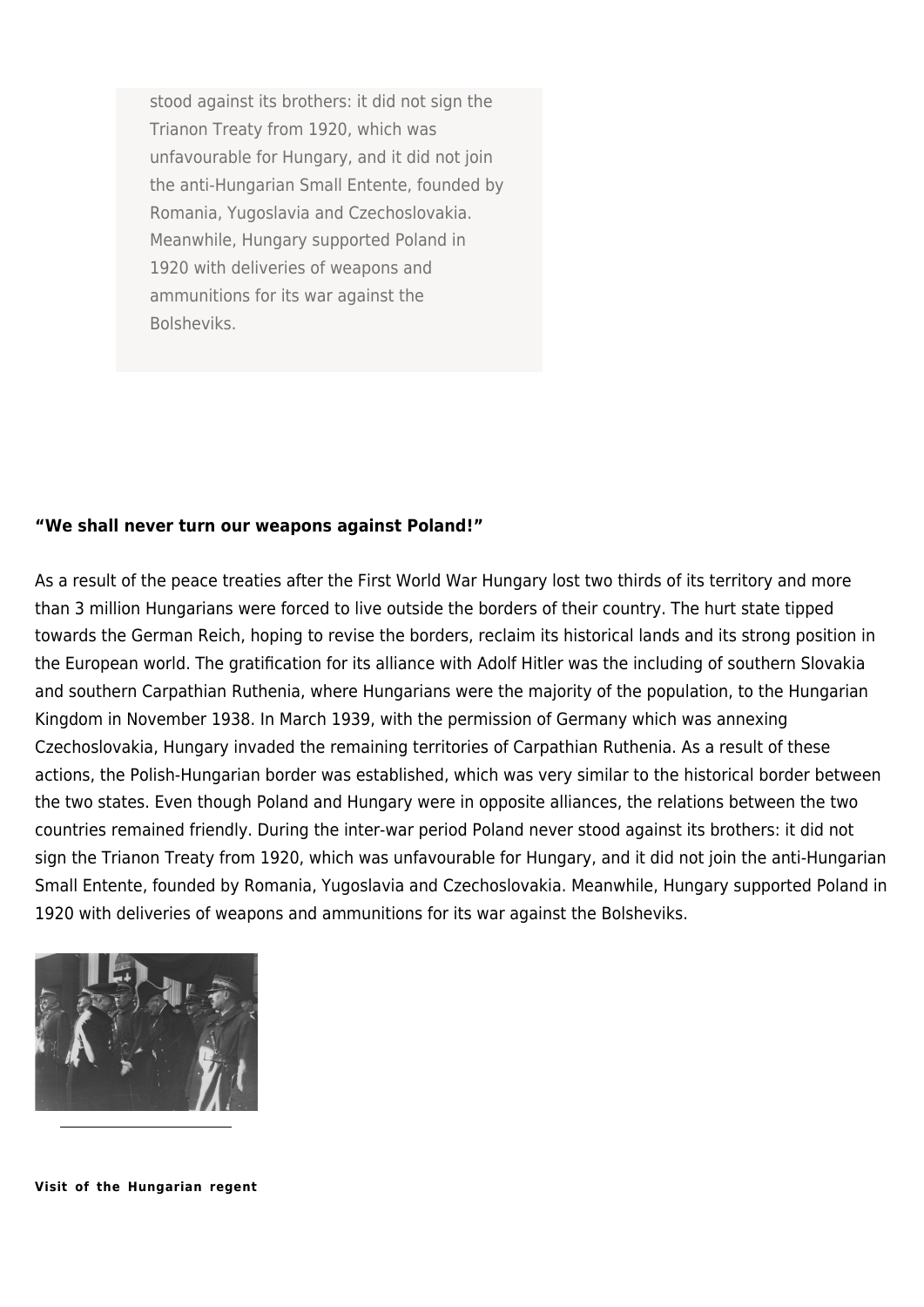**Miklos Horthy in Poland, the welcoming ceremony at the railway station in Cracow, February 5 1938. The regent of Hungary Miklos Horthy shakes the hand of admiral Józef Unrug at the railway platform. Among the generals are also visible: brigade general Janusz Głuchowski (second from the left), division general Aleksander Narbut-Łuczyński (third from the left), brigade general Bernard Mond (fourth from the left). From the collections of the National Digital Archives**

It was in Hungary's best interest to support the Third Reich and Hitler's expansion policies, but it drew the line at the moral duties towards Poland. It is perhaps the only example in international politics where the government of one nation not only talked about moral aspects in international relations, but also took these moral duties into real consideration. Knowing that the Germans would break the non-violence agreement with Poland, the Hungarian minister of foreign affairs István Csáky sent a telegram to the ambassador in Rome on April  $27^{th}$ :

"We will not be directly fighting against Poles, because it would be impossible due to our internal politics, and what's more, our moral conviction tells us not to. On the other hand, the Germans cannot say that we did not support them. […] However, if we allowed the Germans to enter our country without a single word of opposition or even with eventual resistance, so they could fight against Poland from the Hungarian territories, we would have a revolution on our hands and such moral apathy that, losing faith in ourselves, we would end up in a much worst situation than the German-supported Slovaks".

Csáky also assured the Polish representative in Budapest, ambassador Leon Orłowski, that Hungary would never fight against Poland. Hitler was also informed by the prime minister of Hungary Pál Teleki about the standpoint of his government on the German plans to invade Poland: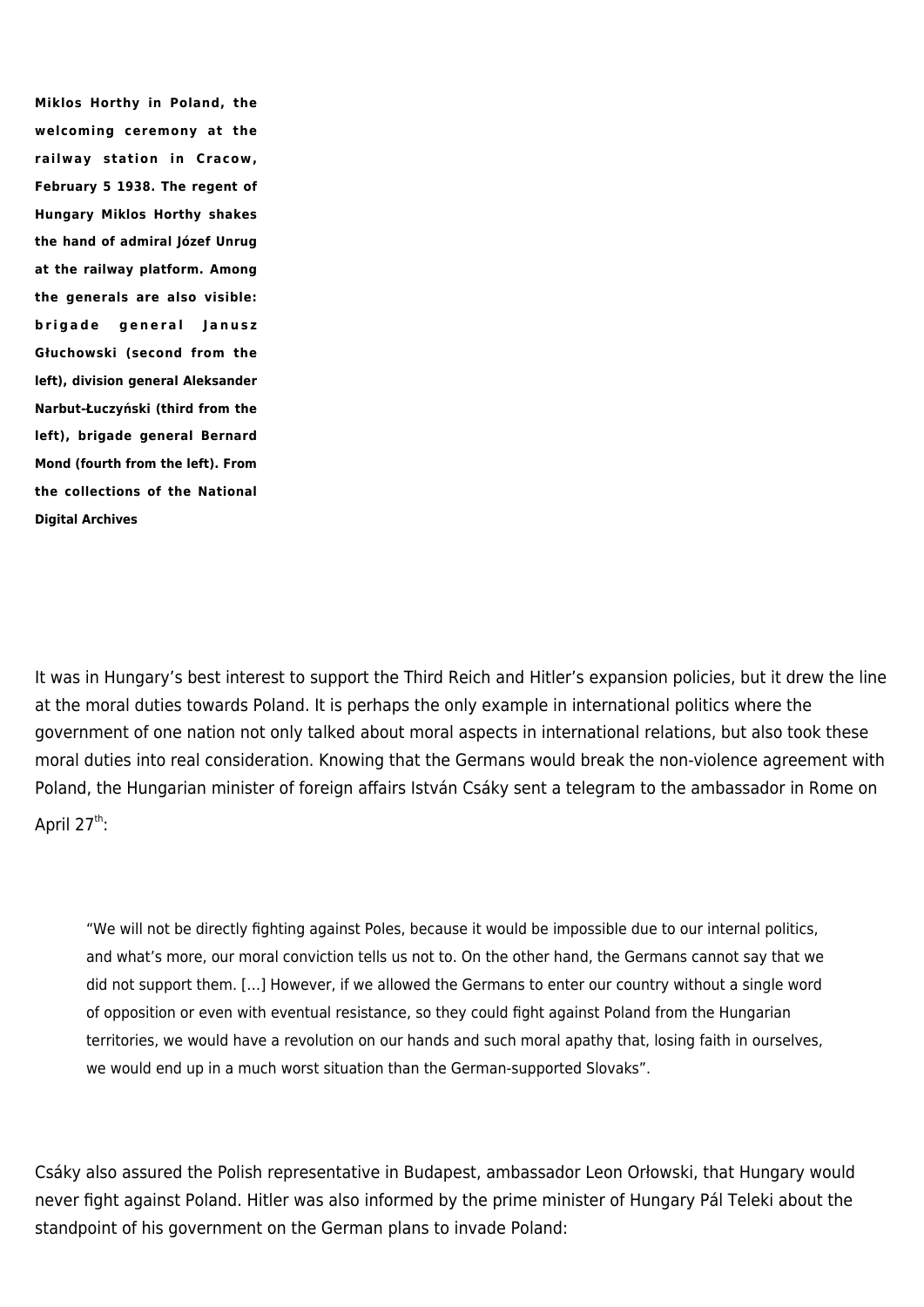"[…] I am pleased to inform Your Highness, that Hungary, if there is no drastic change in the current circumstances, for moral reasons sees no possibility of an armed aggression on Poland".

The moral aspect was emphasized many times after that in diplomatic correspondence, also the one addressed to Italy - Hitler's ally in the Axis. In a letter to Benito Mussolini from July 27<sup>th</sup> 1939, Csáky informed:

"It is an undeniable goal of the Hungarian government to prove our undoubted and open friendship with the countries of the Axis. […] So far, the Polish government, both towards the western states and Romania, did everything to protect the most important Hungarian interests towards Romania. Italy would be the first state to, knowing about that, condemn our ungratefulness […]. Given all this, we especially do not understand the eventual doubts regarding our loyalty, since both Italy and Germany always knew that we would never conduct any warfare against Poland".

Also the regent of the Kingdom of Hungary Miklós Horthy did not leave any doubts regarding Hungary's

loyalty towards the Republic of Poland. On August 31<sup>st</sup> 1939, during the inauguration session of the General Assembly, he said that Hungary cannot and will not give up its friendship with Poland for its friendship with Germany. He also wrote a personal letter to the Reich's chancellor, in which he firmly informed him that Hungary would under no circumstances stand against Poland. The Hungarian officials presented the views corresponding to the Hungarian society which manifested its pro-Polish sympathies on several occasions. One such example could be the Rally of the Party of Independent Smallholders (between August 19-20 1939) during which slogans like "Long live Poland!" and "We will never turn our weapons against Poland!" were shouted. The rally enthusiastically adopted the resolution stating that no Hungarian would ever have to fight against the Polish state.

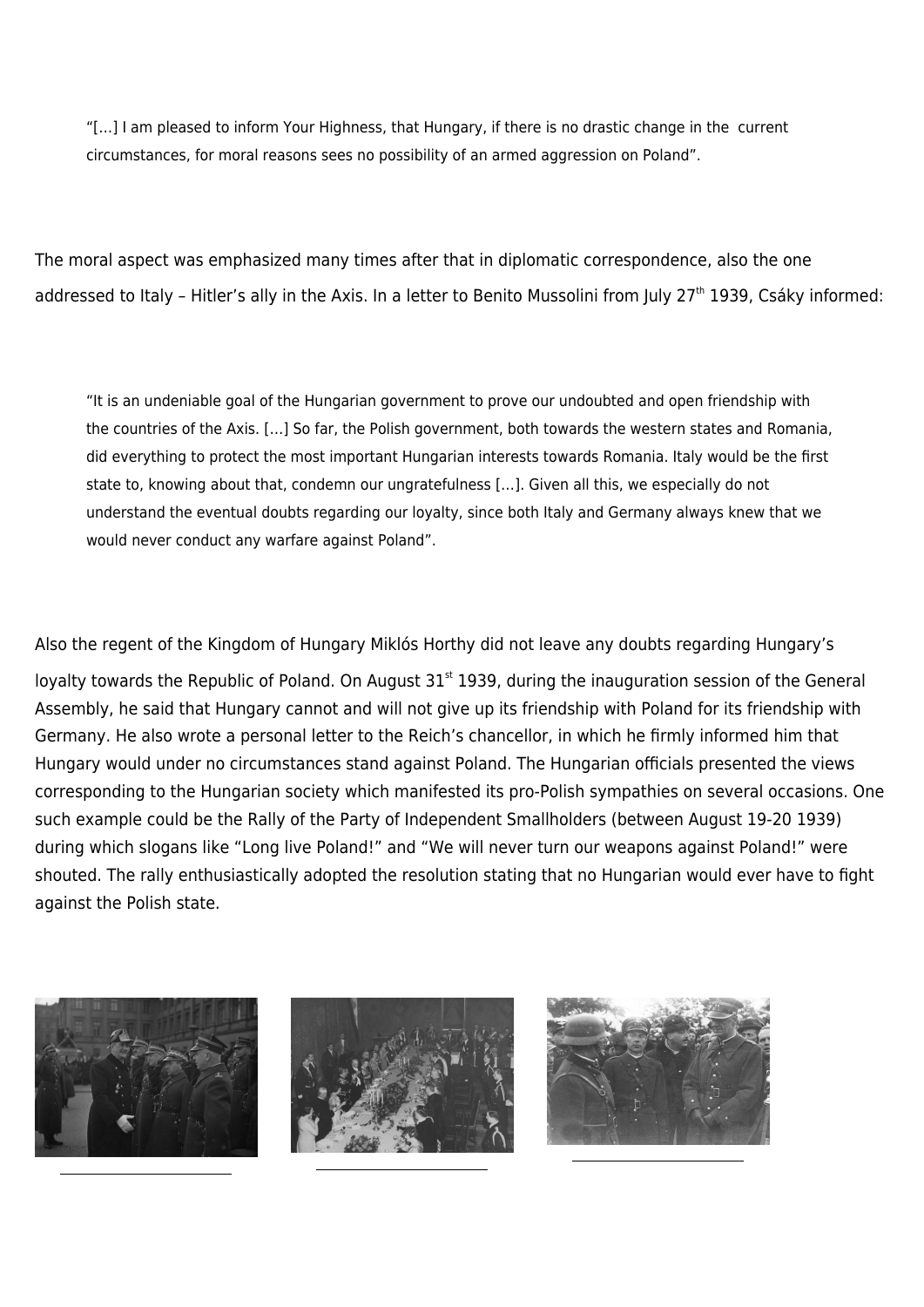**Visit of the Hungarian regent Miklos Horthy in Poland in February 1938 in Warsaw, Miklos Horthy (in an admiral hat) greets the Polish generals by the Tomb of the Unknown Soldier. In the foreground stand in line, from the left: deputy ministers of military affairs – brigade general Janusz Głuchowski and brigade general Aleksander Litwinowicz, brigade general Mieczysław Ryś-Trojanowski, colonel Stanisław Machowicz. From the left the minister of military affairs, division general Tadeusz Kasprzycki**

**Visit of the Hungarian regent Miklos Horthy in Poland, February 1938. A solemn dinner at the Senator Hall at the Wawel castle. President of the Republic of Poland Ignacy Mościcki (fifth from the left behind the table) raises a toast for Miklos Horthy (fourth from the left). Also visible are: the minister of military affairs, division general Tadeusz Kasprzycki (seventh from the right behind the table), minister of foreign affairs Józef Beck (seventh from the left on the right side of the table),**

**Welcoming ceremony for the Hungarian troops at the Polish-Hungarian border after Hungary took the Carpathian Ruthenia, march 1939. Visible is lieutenant colonel Władysław Ziętkiewicz (standing first on the right). From the collections of the National Digital Archives**

Horthy even threatened to give the order to blow up the railway tunnel in Łupków, which would completely paralyse the only railway connection from Hungary to Poland, if the Germans decided to march through Hungary without permission.

#### **The matter of honour**

For the Polish-Hungarian friendship the trying time came on September  $1<sup>st</sup>$  1939. Following Germany's attack on Poland, Hitler turned to the Hungarian government asking for permission to use the railway lines at the Carpathian Ruthenia, in order to move German troops to the Polish border. The Hungarian government firmly rejected this request, even though the Germans offered Hungary the Sambor region of the Lviv province and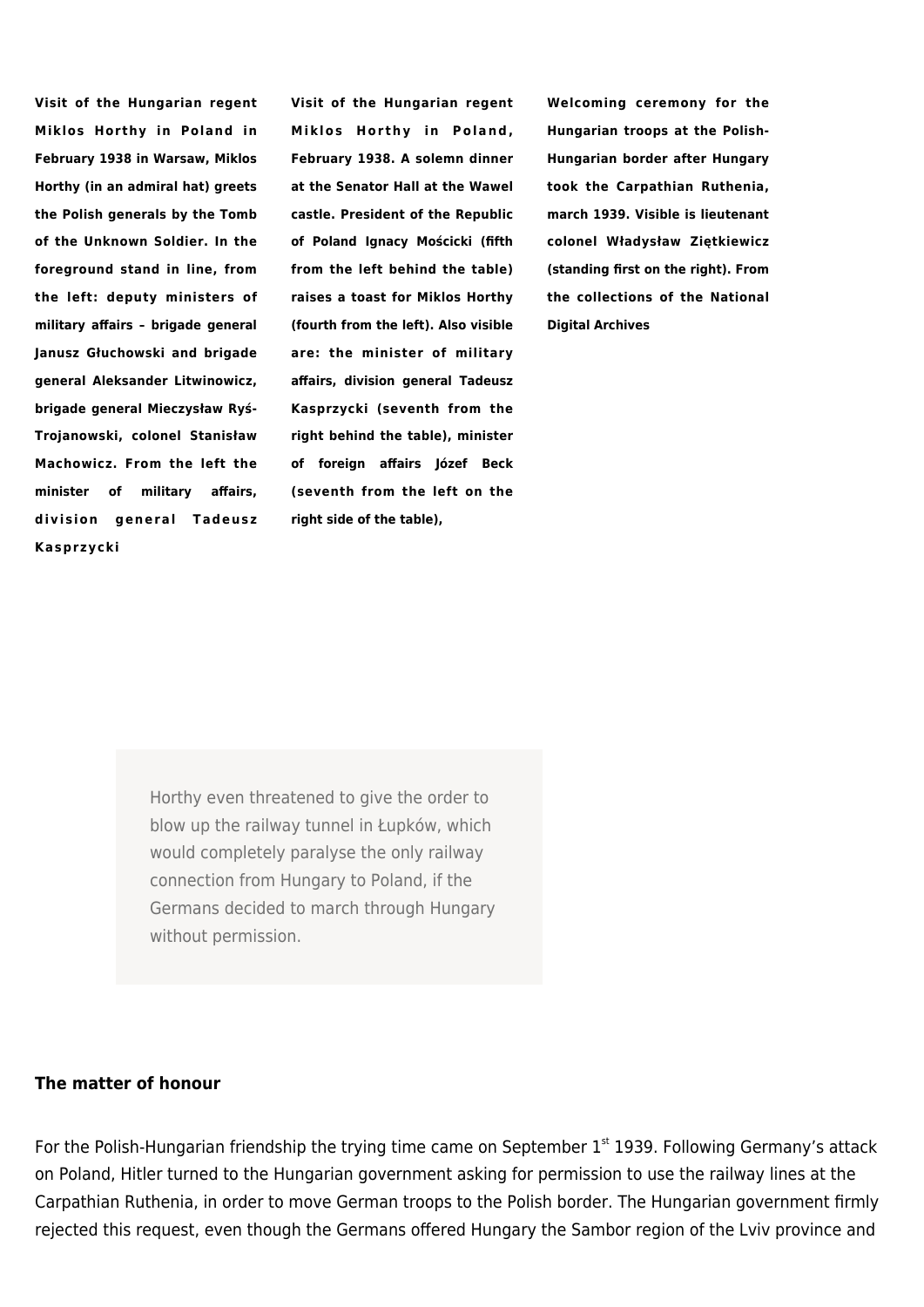the Turka region of the Stanisławów province. The German minister of foreign affairs Joachim von Ribbentrop,

on September 9<sup>th</sup>, turned to Csáky suggesting that the Hungarian government should allow the German troops to march to Poland from Slovakia. In response, he heard that the lack of engagement of Hungary in armed operations against Poland is the matter of national honour and national dignity of the Hungarian people. Also the State Council rejected these demands, responding firmly that Hungary will never partake in any armed operations against Poland. Horthy even threatened to give the order to blow up the railway tunnel in Łupków, which would completely paralyse the only railway connection from Hungary to Poland, if the Germans decided to march through Hungary without permission.

The fighting Republic of Poland also received propaganda support. In a secret telegram of the Hungarian government to the press, it was advised for it to convey information only from the Polish Telegram Agency and the official announcements of the Polish government, as well as information coming from its representatives. It was suggested that information from other sources should not be posted as it could not be verified. As a result, the Hungarian press published many articles on the historical friendship between the two nations and their bonds. Admiration for Poles' bravery was expressed too, just as compassion for the attacked nation. On the day Warsaw surrendered, the "Eger" daily quoted the speaker of the Polish Radio:

"The heroism of the defenders of Warsaw will be forever remembered in history. Without water, food and the most important means to live, but not morally broken, they seize to fight".

The director of the Press Department in the Ministry of Foreign Affairs, on September 19<sup>th</sup>, gave a top secret decree ordering to stop providing help to the refugees from Poland, and the 5<sup>th</sup> Division of the General Command began withholding press information on the number of civilian and military refugees, the number and types of weapons, military vehicles and other war materials which were brought to Hungary along with the evacuating Polish Army. Not publishing these information was mainly in the interest of Poles, which became clear in the following months.





**Celebrations of the national**

**Welcoming ceremony for the**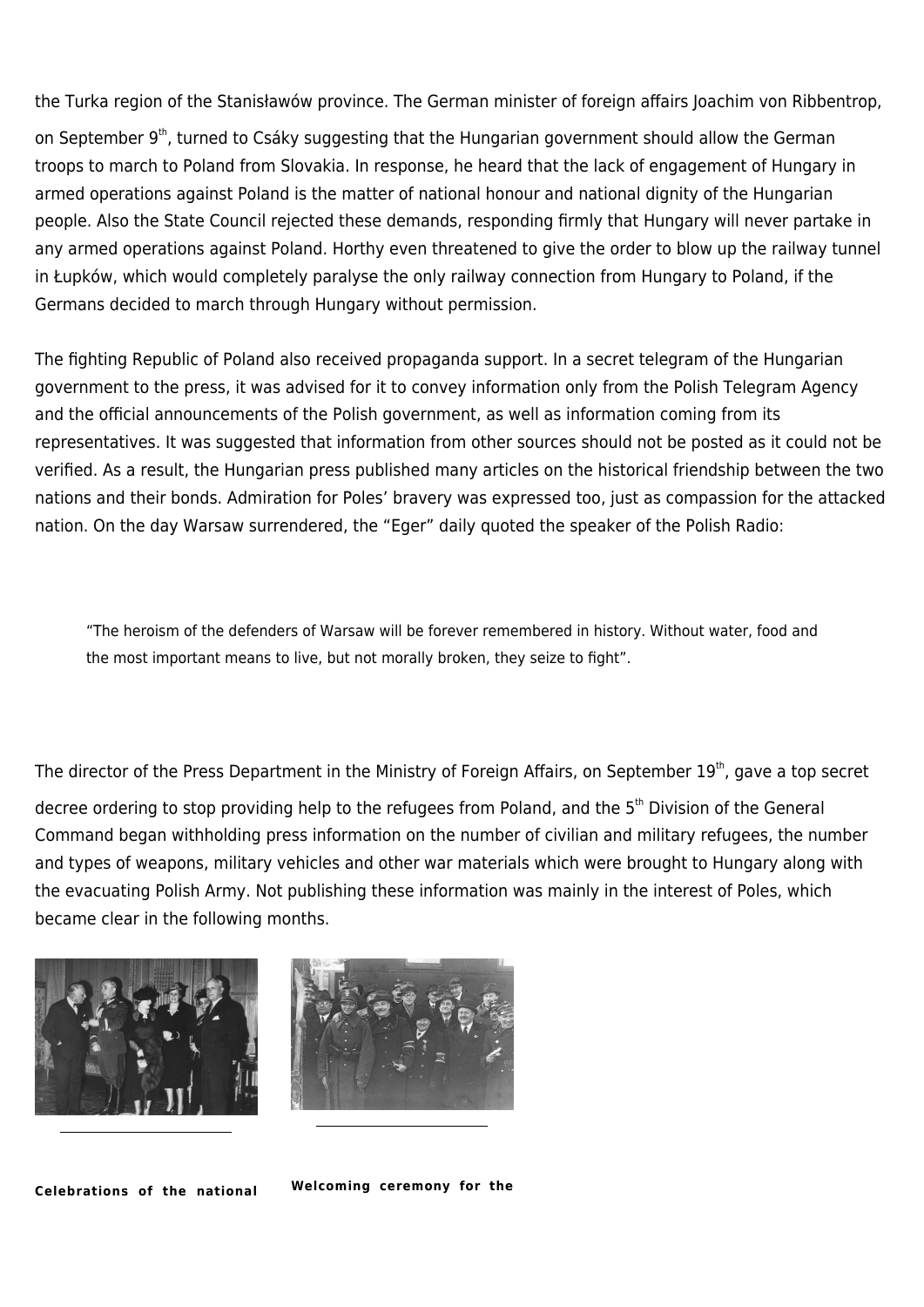**Hungarian holiday in Poland – ceremonies in Warsaw. A social meeting with the Hungarian ambassadors organised by the extraordinary ambassador and proxy minister of Hungary in Poland Andre de Hory (first from the left) for the representatives of the government and military, March 14 1939. In the picture are brigade general Tadeusz Kutrzeba (second from the left) and general Bronisław Regulski with his wife Zofia. From the collections of the National Digital Archives**

**Hungarian troops at the Polish-Hungarian border after Hungary took the Carpathian Ruthenia, march 1939. Hungarians and Poles and the shared border – at the Wołowiec railway station. From the collections of the National Digital Archives**

In the inter-war period Poland initially had to safe borders: with Romania and Latvia. Not long before the outbreak of the Second World War it also gained a border with Hungary. It was a border of friendship and its creation turned out to be a blessing for Poland and the thousands of refugees running from the country

ravaged with war, especially for the Polish Army. In the afternoon of September 17<sup>th</sup>, in light of the Soviet aggression, the first troops of the Polish Army began crossing the Polish-Romanian border with the intention of breaking through to France. Such conduct was in accordance with the directive of the Supreme Commander:

"The Soviets entered the country. I am ordering the general retreat to Romania and Hungary the shortest route you can take […]".

On the night from September  $17<sup>th</sup>$  to September  $18<sup>th</sup>$  the president of Poland, the government, Supreme

Commander and most of his staff also crossed the Romanian border. Romania, on September 6<sup>th</sup> 1939, officially declared neutrality in the conflict. Although it had its obligations to Poland in the case of the USSR's aggression, the minister of foreign affairs Józef Beck in the name of his government released the Romanian side of them, counting on its permission for the Polish officials to go through the country on their way to the West. However, it turned out that due to the pressure from the Germans the Romanians interned the Polish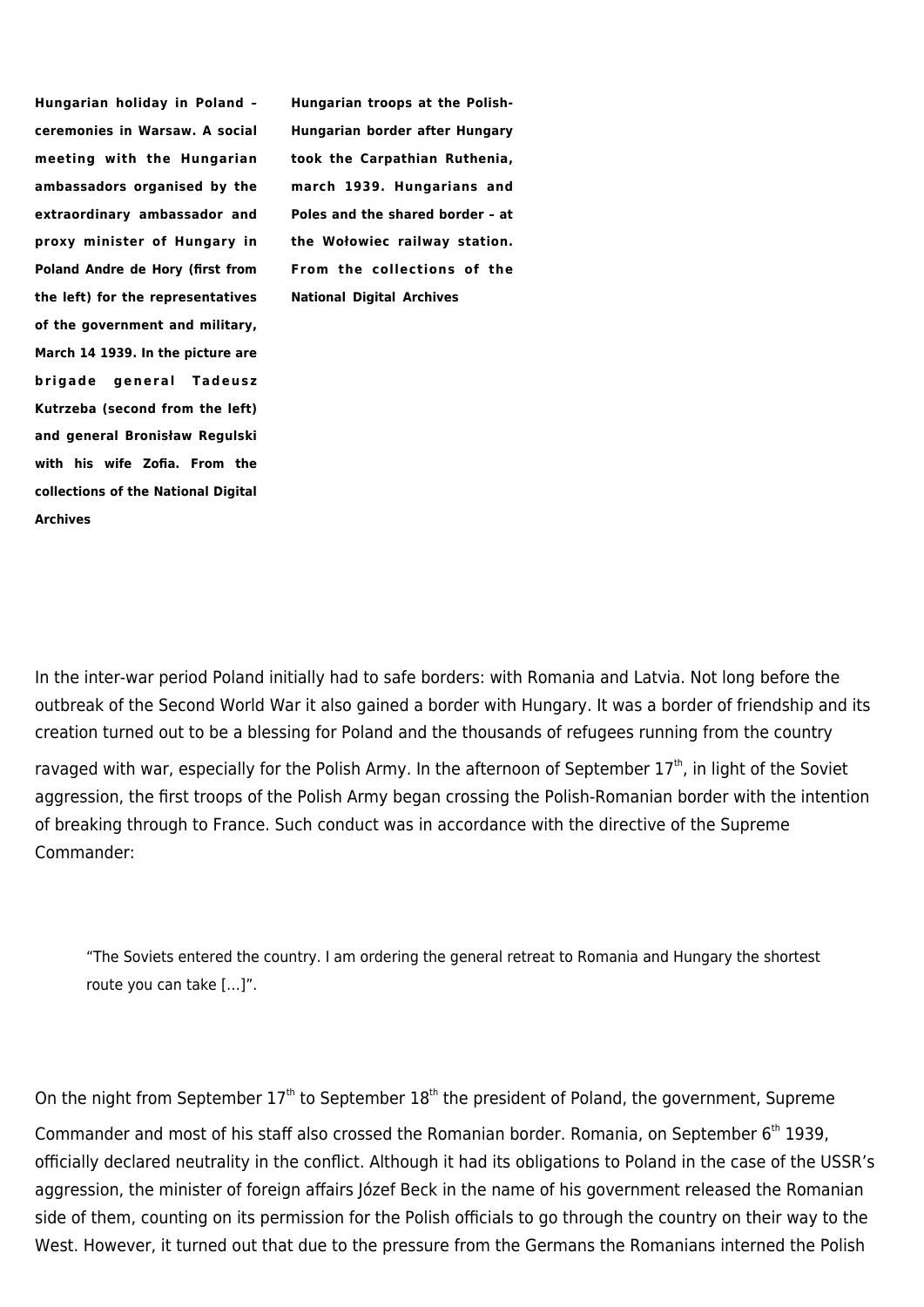president, the government and the Polish soldiers crossing the border. In this situation, since September 18<sup>th</sup> the Polish troops in this region mainly crossed the border to Hungary. A day prior Beck ordered his secretary Paweł Starzeński to immediately go to Budapest and inform the Hungarian government that some of the Polish units would go through the territory of the Kingdom of Hungary and would like to use the right to political asylum, but with the soldiers following the regulations of the international law, allowing to be disarmed and not violate Hungary's neutrality in any way.

> The only hostility and malevolence Poles received from Hungarians of German origin. The Hungarian authorities tried to conduct the disarming of Poles to the best of their abilities, so their dignity would remain intact. Often when this rather unpleasant operation had to be conducted, it was accompanied by a military orchestra playing the Polish national anthem.

### **"Welcome homeless, but dear to us brothers"**

The border with Hungary remained open for Poles until September  $28<sup>th</sup>$ . Its closing was caused by the

categorical demands of the German authorities. Nonetheless, it is important to note that since September 20<sup>th</sup> the evacuation roads to Romania and Hungary were cut off by the Red Army anyway. Prime minister Teleki and the minister of internal affairs Ferenc Keresztes-Fischer assigned officials of the state administration to

prepare special places for the refugees. The 21<sup>st</sup> Department of the Ministry of National Defence (the so-called Honvéds), led by col. Zoltán Baló, organised help for the Polish refugees. A Polish subunit was created under its jurisdiction, initially led by col. Marian Steifer and then by junior col. engineer Aleksander Król. The

Hungarian commander of the  $21<sup>st</sup>$  Department did not make any major decisions or resolutions regarding the Polish refugees without consulting the subunit first. The matters of the refugees from Poland were also the

responsibility of the 9<sup>th</sup> Department of the Ministry and its Bureau on Refugee Affairs, which was led by a great friend of Poles, József Antall.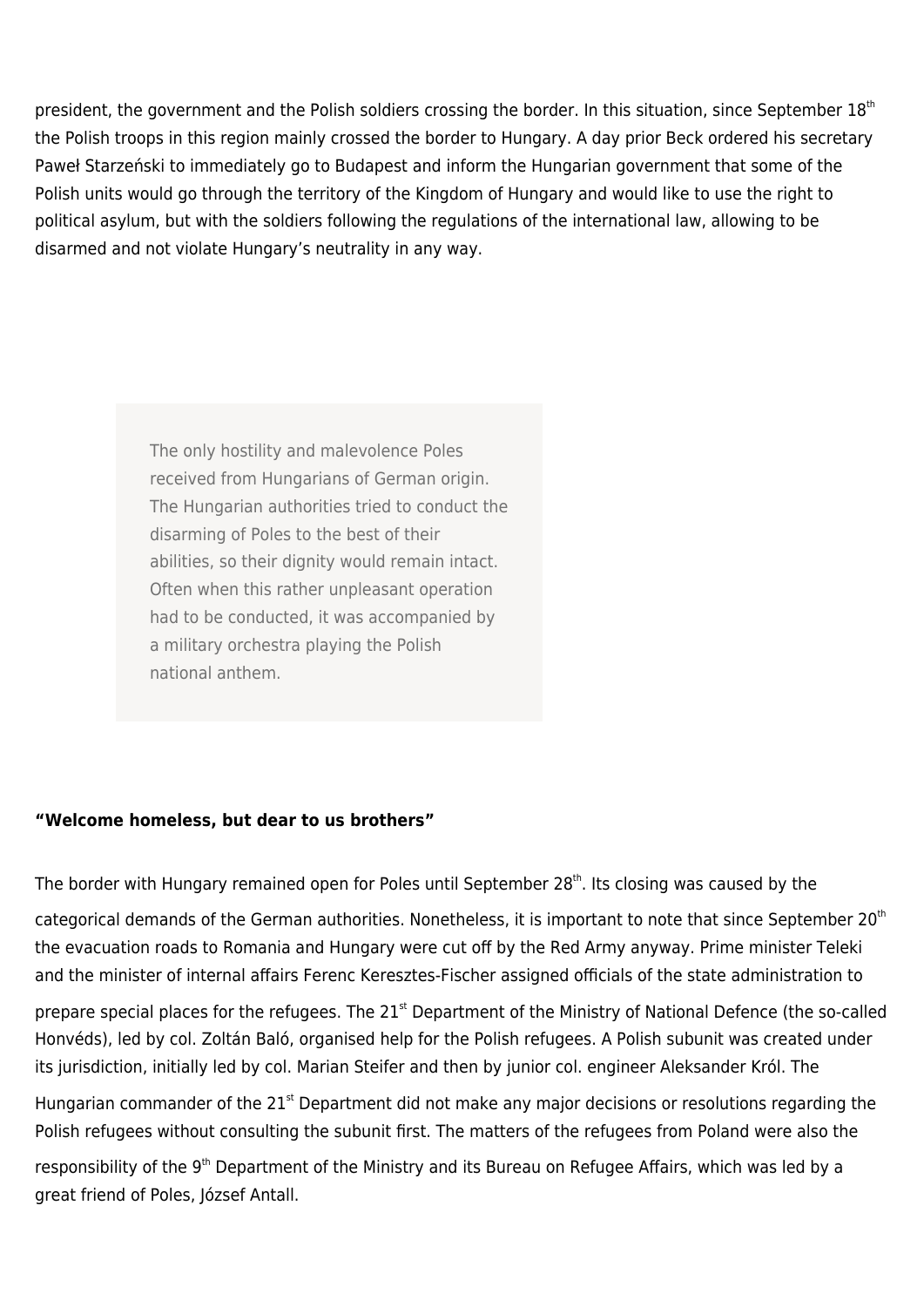



**First Holy Mass held at the camp for interned Poles at Inarcskakucs (Hungary), October 15 1939 in Pośródek – altar. Photo from the collection of the Institute of National Remembrance**

**A group of officers of the Polish Army interned after the defence war of 1939 at the Ujedörekpuszta camp (Hungary), February 1940. From the left: captain Kelemam (Hungarian camp commander), priest Żelechowski, captain Antoni Bardecki, lieutenant doctor Faliszewski, lieutenant Poertygor (?), second lieutenant Nowarycz (?), Lorenz, second lieutenant Haydnik, second lieutenant Czesław Cichoszewski, Asc (Hungarian). Photo print gifted by Wanda Cichoszewska from Nowy Sącz, during the war a teacher a**

The Polish soldiers at the border were disarmed and sent to intern camps, but they were generally accompanied with expressions of sympathy, friendship and respect from the Hungarian border guards, gendarmes, soldiers, officials and civilian population. The only hostility and malevolence Poles received from Hungarians of German origin. The Hungarian authorities tried to conduct the disarming of Poles to the best of their abilities, so their dignity would remain intact. Often when this rather unpleasant operation had to be conducted, it was accompanied by a military orchestra playing the Polish national anthem. General Kazimierz Sosnkowski recalled one of the stages of his journey in an escort to Eger:

"[…] we were unloaded in front of a gendarmerie outpost in the Toska village. The Hungarian gendarmes turned out to be kind, hospitable people. They invited us to supper and gave us four beds in the common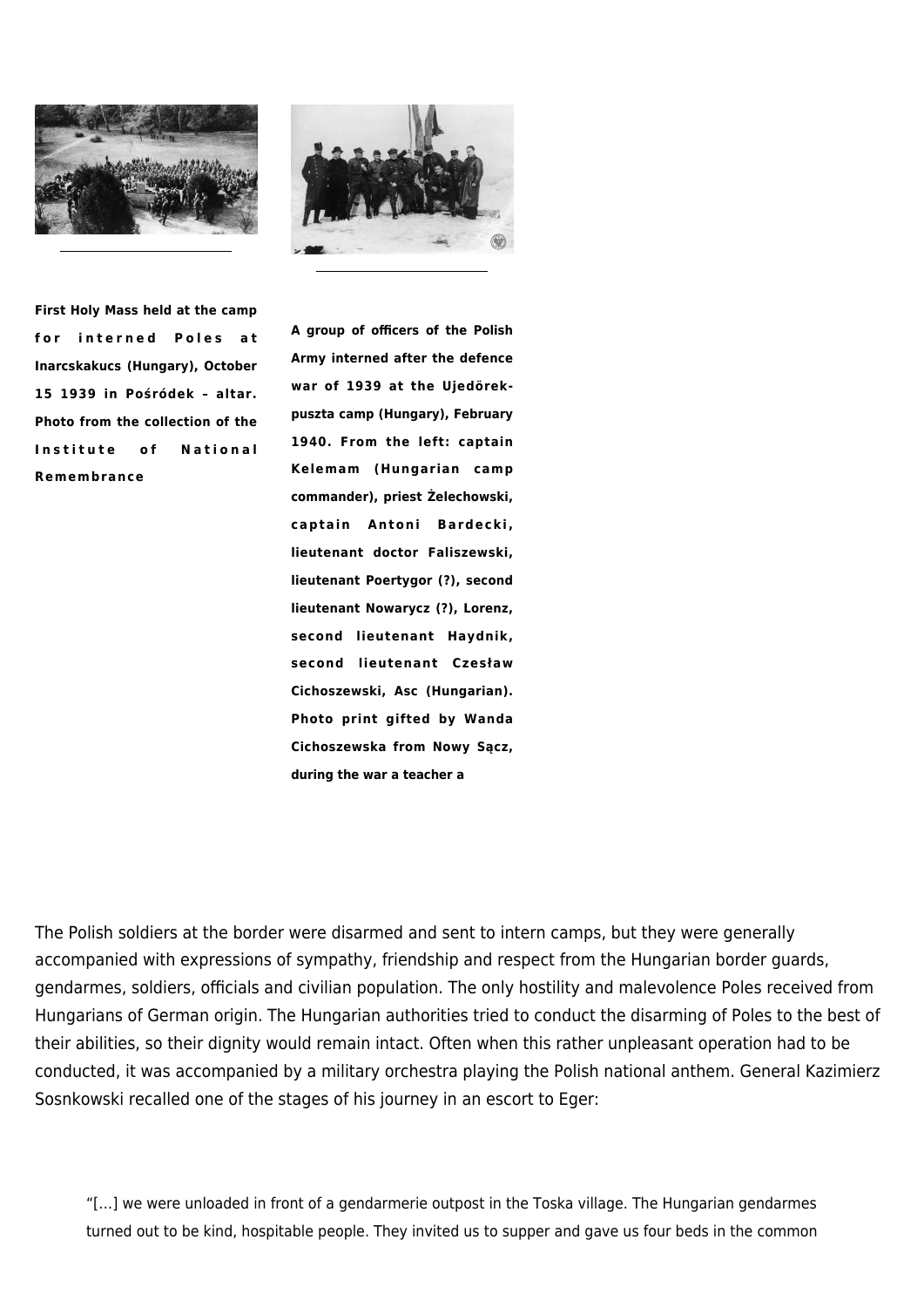room of the barracks".

On the route of the march of Polish troops to the intern camps the local population showed them much kindness, prepared food, streets were decorated with Polish flags or welcoming signs like "Welcome homeless, but dear to us brothers". In the towns where Poles stayed for a night, the local population gave them their homes and beds, for the time moving to sheds and barns. The friendship of the Hungarian people for the Polish soldiers was recalled by gen. Stanisław Maczek:

"The 10<sup>th</sup> Cavalry Brigade was well-received, fed, welcomed with drinks and parties at every step of the way by the wonderful Hungarian population [...]. It is hard to forget so much hospitality and good heart. When one day the brigade's command was moved to a small town [...], the entire population gathered at the main square and immediately divided us between themselves. Me and my family got the large and spacious house of the owner of the post office. The hosts moved to some small room so we could get the best rooms. We almost had no chance to get up from the table covered with fantastic dishes and wine, since entire waves of people came to meet and greet us".

The Polish soldiers were divided into 140 intern camps, while the Representation of the Interned Polish Soldiers in the Kingdom of Hungary was created under the Ministry of National Defence – with gen. Stefan Dembiński as its head. On September 21<sup>st</sup> 1939 the Hungarian-Polish Refugee Committee was created, gathering aristocracy, scientists and people of culture, which was transformed in December into the Hungarian-Polish Committee of Care for Refugees. It was led by countess Erzsébet Szapáry who got the support of the most prominent Hungarian families for the Polish cause.

#### **"Strengthening the Polish-Hungarian friendship"**

For most Polish soldiers Hungary was never their final destination, but rather a stop on the way to the army forming in France under the command of gen. Władysław Sikorski. The Germans had a well-developed intelligence network in Hungary so the evacuation operation had to be conducted with much caution and secrecy. Luckily for the Polish cause, until November 1939, the Hungarian authorities did not create the records of the interned Poles, which made it very easy to escape from the camps. Also the living conditions in the intern camps and their semi-open character, passes for the internees or even specially prepared conditions for escape made it easy to evacuate. This was the case i.e. in the Petland-puszta camp where the soldiers of gen. Maczek were stationed, and he would later recall: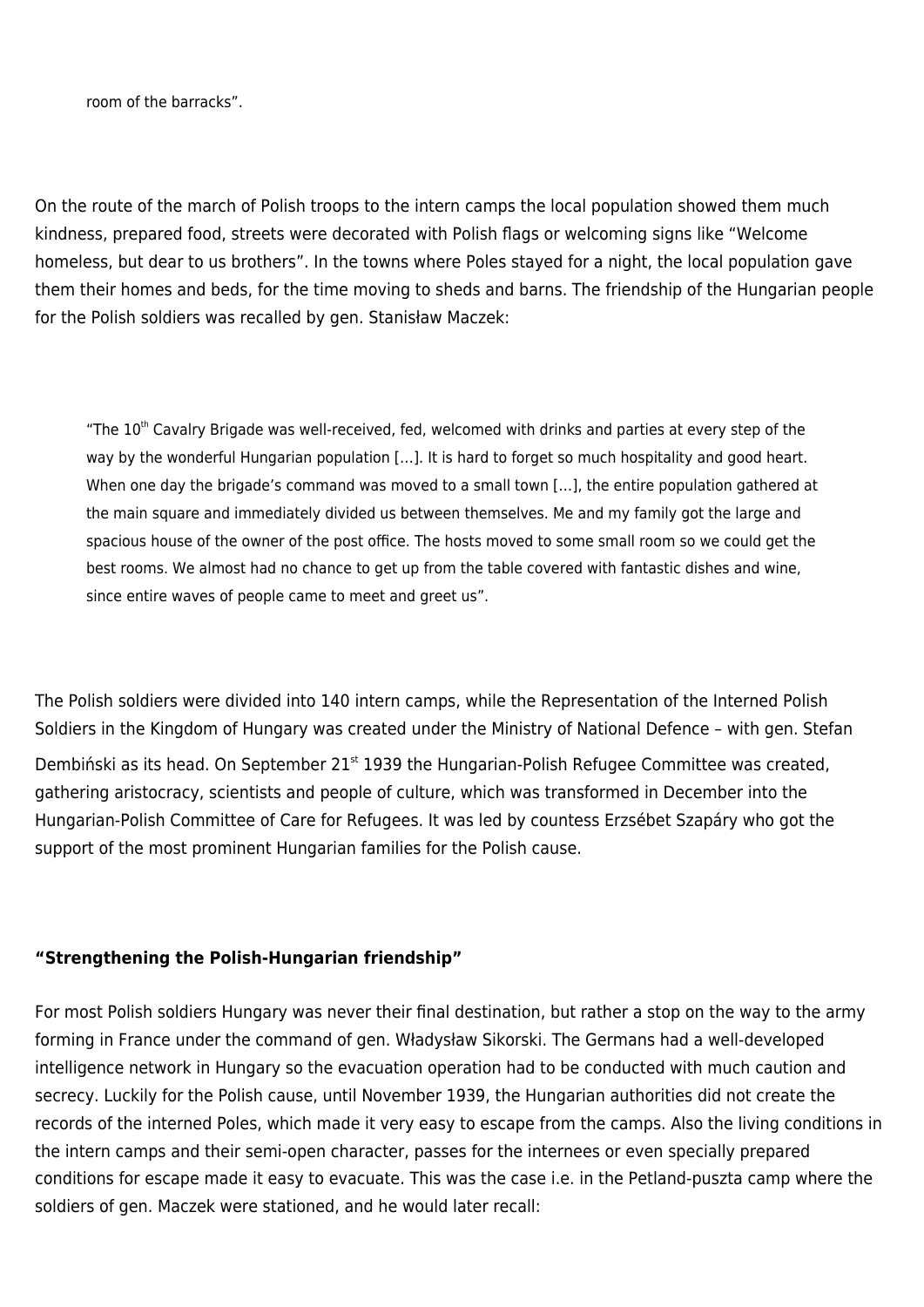"Major [Emil] Słatyński, even though he could not speak German well, not to mention Hungarian, every night drank a lot with the Hungarian colonel, the commander of the camp, strengthening the Polish-Hungarian friendship. Every night, before midnight, the gendarme chieftain came to the table reporting on the time and direction of his patrols, but more like stressing where and when they would not be present. Hearing this, the Hungarian colonel would lean in to Słatyński and add << just not more than thirty>>.

Hence, after several weeks, the September campaign in Poland and being interned in Hungary, the  $10<sup>th</sup>$ Motorised Cavalry Brigade found itself in a slow and unique march <<in instalments>> to the new meeting point – France".

On the route of the march of Polish troops to the intern camps the local population showed them much kindness, prepared food, streets were decorated with Polish flags or welcoming signs like "Welcome homeless, but dear to us brothers".

Of course, some of the representatives of the Hungarian authorities supported the Poles' efforts in getting to France. One such person was the aforementioned col. Baló who, after every single escape of the groups from the camp in Sárvár, located near the border with Yugoslavia (which happened every week), transferred to it groups from other intern camps so there would be no apparent change in the number of people. By November

 $21<sup>st</sup>$  most of the Polish soldiers left Hungary with a passport issued by the Polish embassy and a French visa. The codename for the evacuation operation was "Ewa" [Polish for "Eve"] and it was organised by the conspiracy Ekspozytura W (Polish underground representation). However, the documents themselves were not enough for legally crossing the border from Yugoslavia and Italy to France. Civilian clothes and money were essential. Hungarians also helped in this matter, especially the Committee for Care for Refugees. It should be emphasized that the Hungarian government, although an ally to Hitler, kept the Polish ambassadors until January 1941, even though Hungary had earlier joined the Axis.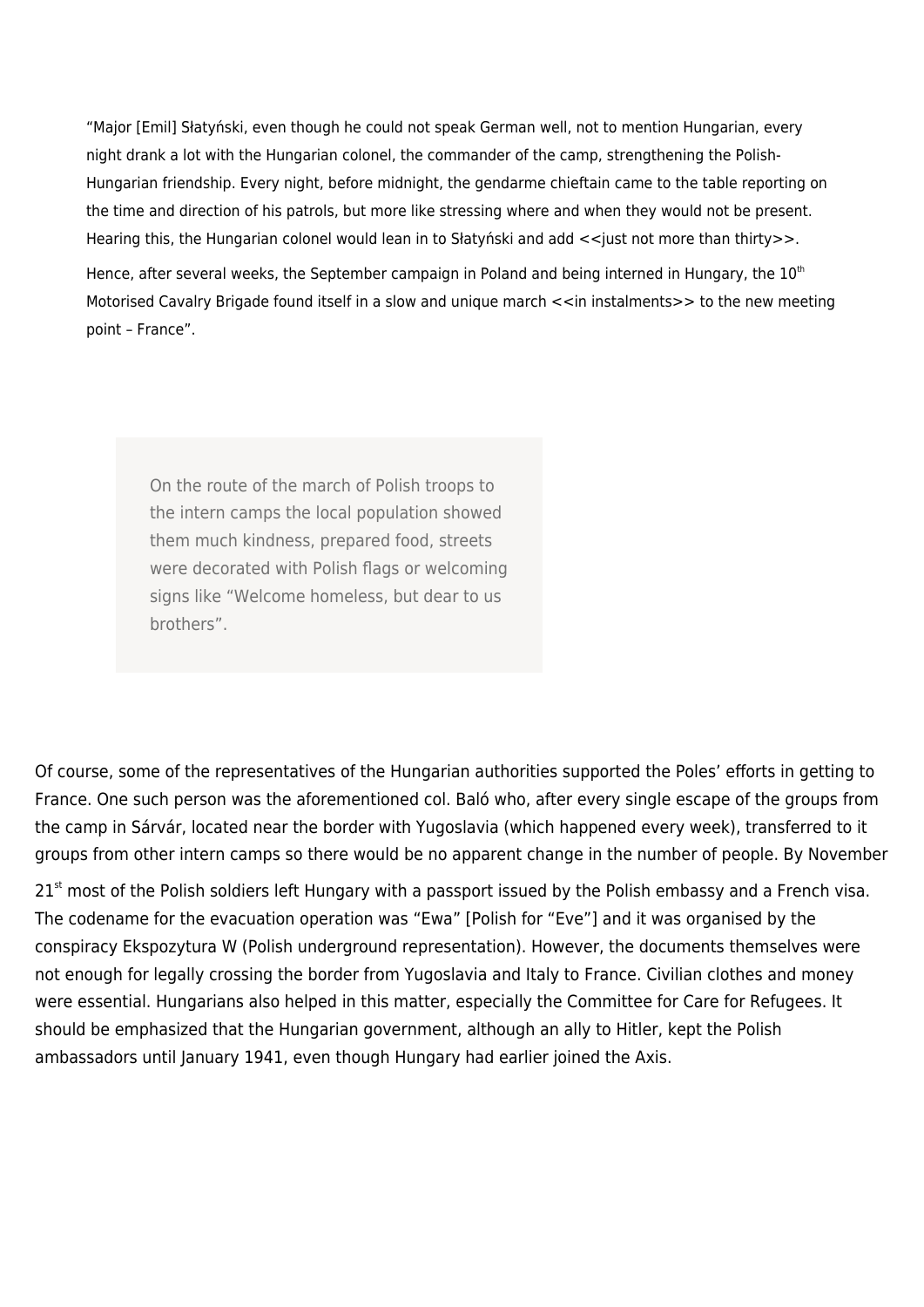



**Pál Teleki, two-time prime minister of Hungary (1920-1921; 1939-1941), a friend of Poland. From the collections of the National Digital Archives**

**István Csáky, the minister of foreign affairs of the Kingdom of Hungary since December 1938 to January 1941 (until his death). From the collections of the National Digital Archives**

Under pressure from the Germans, on November 21 1939, the resolution of the 21<sup>st</sup> Department of the Ministry of National Defence went into force, according to which Polish soldiers were forbidden from leaving Hungary. Nonetheless, they managed to find a way around it – military attaché col. Jan Emisarski released soldiers from their service and they crossed the border as civilians. It would of course be impossible if not for the friendship and kindness of prime minister Teleki towards Poles. Ambassador Orłowski described such "civilian" expeditions:

"[…] several third class cars of the train going from Budapest to the Yugoslavian border were occupied, sometimes entirely, by stiff-sitting Polish <<tourists>>, dressed uniformly in similar clothes of the same cutting and colour and hats. Many <<tourists>> of this kind had military boots sticking out of their trousers. To much surprise of other passengers such <<tourists>> would often quickly get on their feet, slam their heels and answer a question asked by another <<tourist>> dressed identically".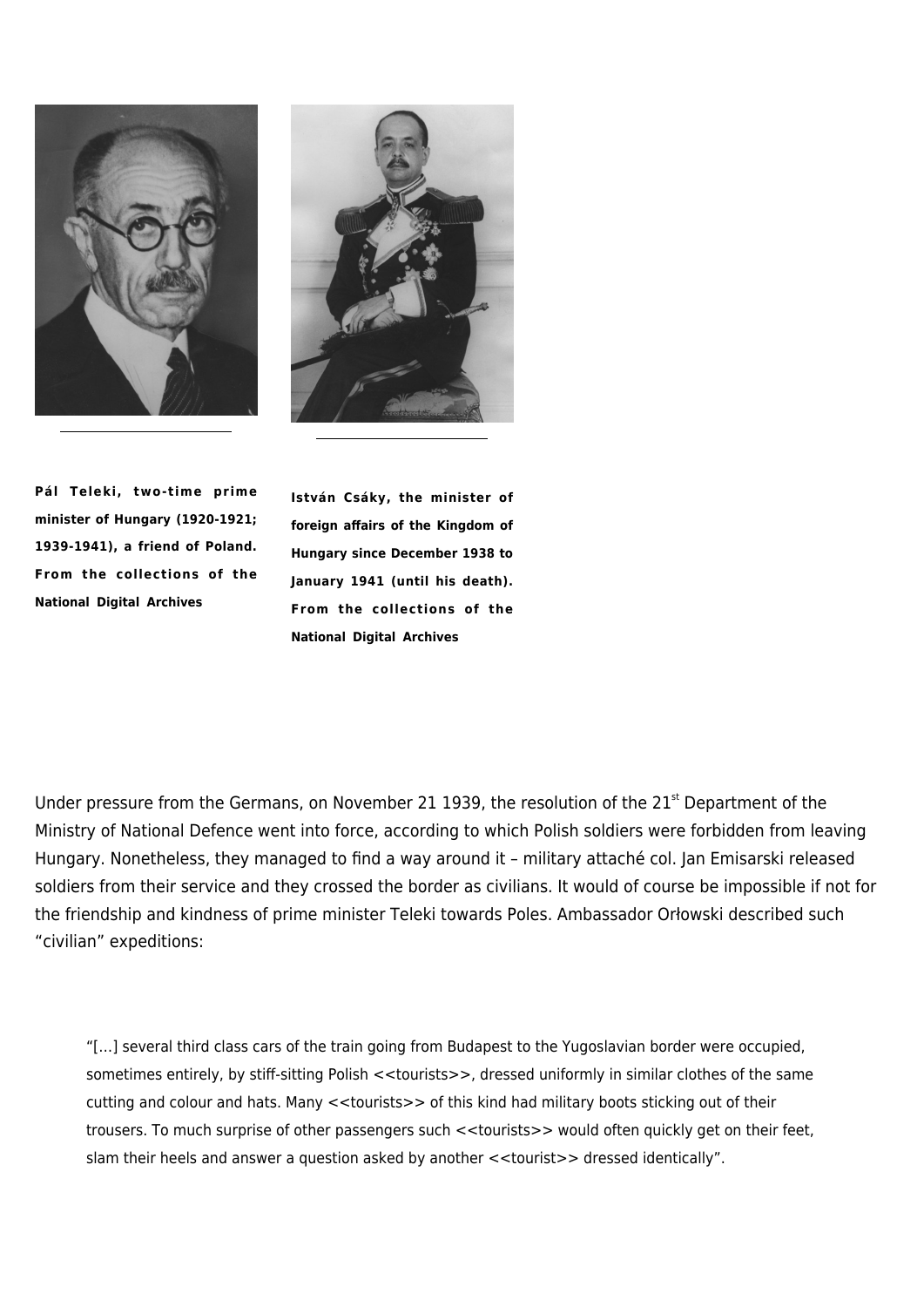Also the Committee of Care for Refugees organised false documents which enabled the army men to be transferred to civilians camps. Many Poles left Hungary through the green border by the river Drawa as well. Here the Committee played a huge role too. Its secretary Tamás Salomon-Rácz drove several hundred people to the near-border towns in his car. Until spring 1940 most Polish soldiers left Hungary and reached France. The number of camps lessened from 140 to 25.



**A group of Polish children and adults (teachers?) at the public school for refugees at Kadarkut (Hungary) – commemorative picture next to a Christmas tree, December 1940. In the background Poland's emblem hangs on the wall. The photo print gifted by Wanda Cichoszewska from Nowy Sącz, during the war a teacher at the school. Photo from the collection of the Institute of National Remembrance**

The Poles' situation in Hungary became the thorn in the side of pro-German politicians and Germans themselves. Based on the Hungarian law several people stood trial for helping Poles in making their escape. However, no punishing sentence was issued. Based on the decision of the minister of defence the court ruled that the help given to Poles intending to leave Hungary was not aiding the escape of prisoners or an anti-state act, since Poles were not prisoners of war, but representatives of an allied nation.